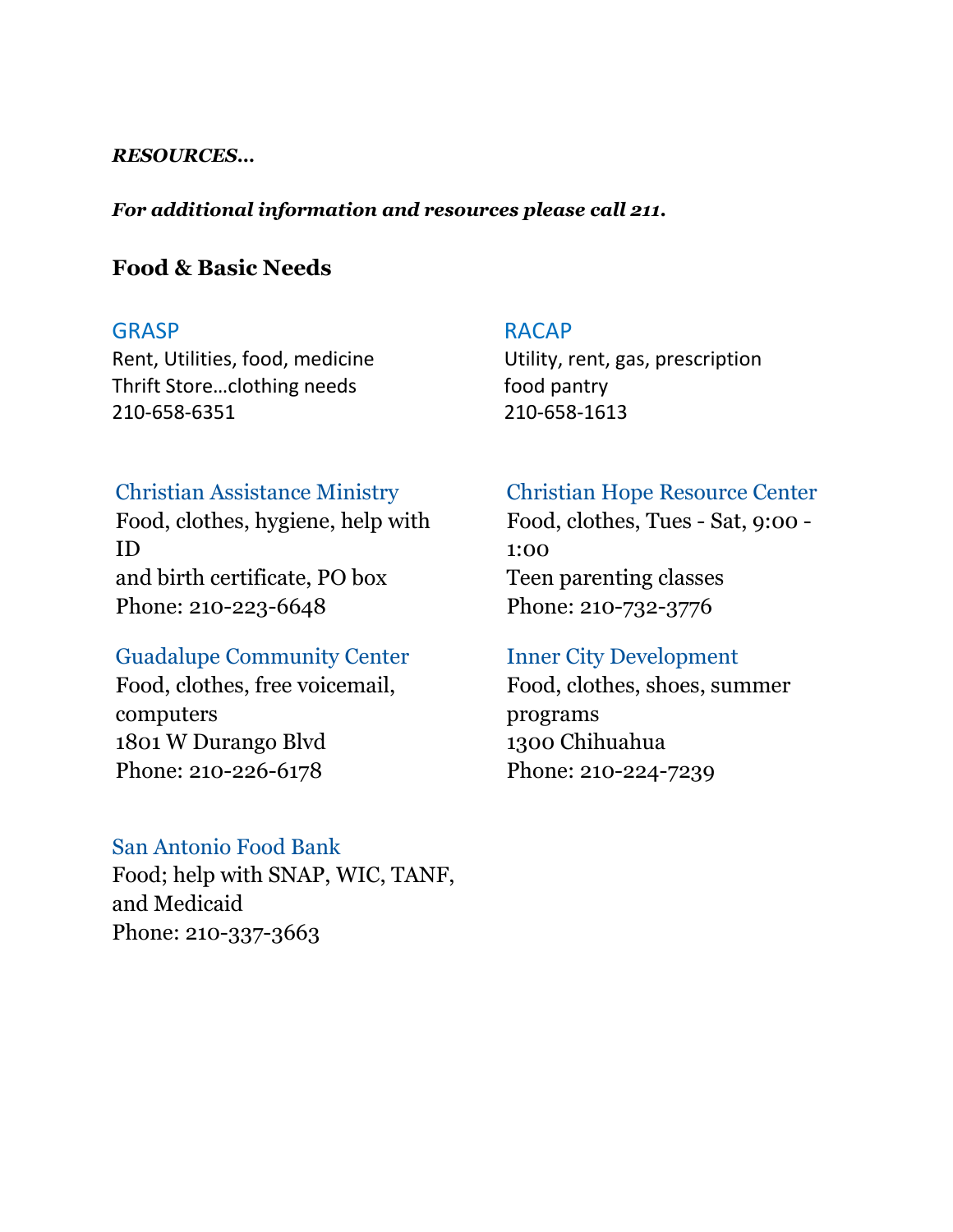# **San Antonio Area Shelters**

#### Teen Connections

705 Comal Ave. New Braunfels, Tx Phone: 830-620-0214

#### Turning Point Transitional Living

(Roy Maas Youth Alternatives) Transitional housing - youth age  $16 - 21$ , job training Phone: 210-340-7933

# Salvation Army Hope Center

515 W. Elmira Single women, single fathers, and families with proof of marriage; calls and referrals 24/7; check in at 3pm Phone: 210-261-1000 Crisis Hotline: 210-223-7233

#### Haven for Hope

1 Haven for Hope Way Help Liine: 210-220-2357

#### George Gervin Youth Center

Shelter and transitional housing Pregnant girls age 13 - 17 and any youth 18 and older Phone: 210-532-3948 Phone: 210-337-0000

#### Guadalupe Valley Family Violence **Shelter**

Seguin, TX Phone: 830-372-5970

# Strong Foundation

414 Hackberry Single women and families; call for appt. Phone: 210-641-4357

# The Bridge

Food, clothes, shoes, summer programs 1300 Chihuahua Phone: 210-224-7239